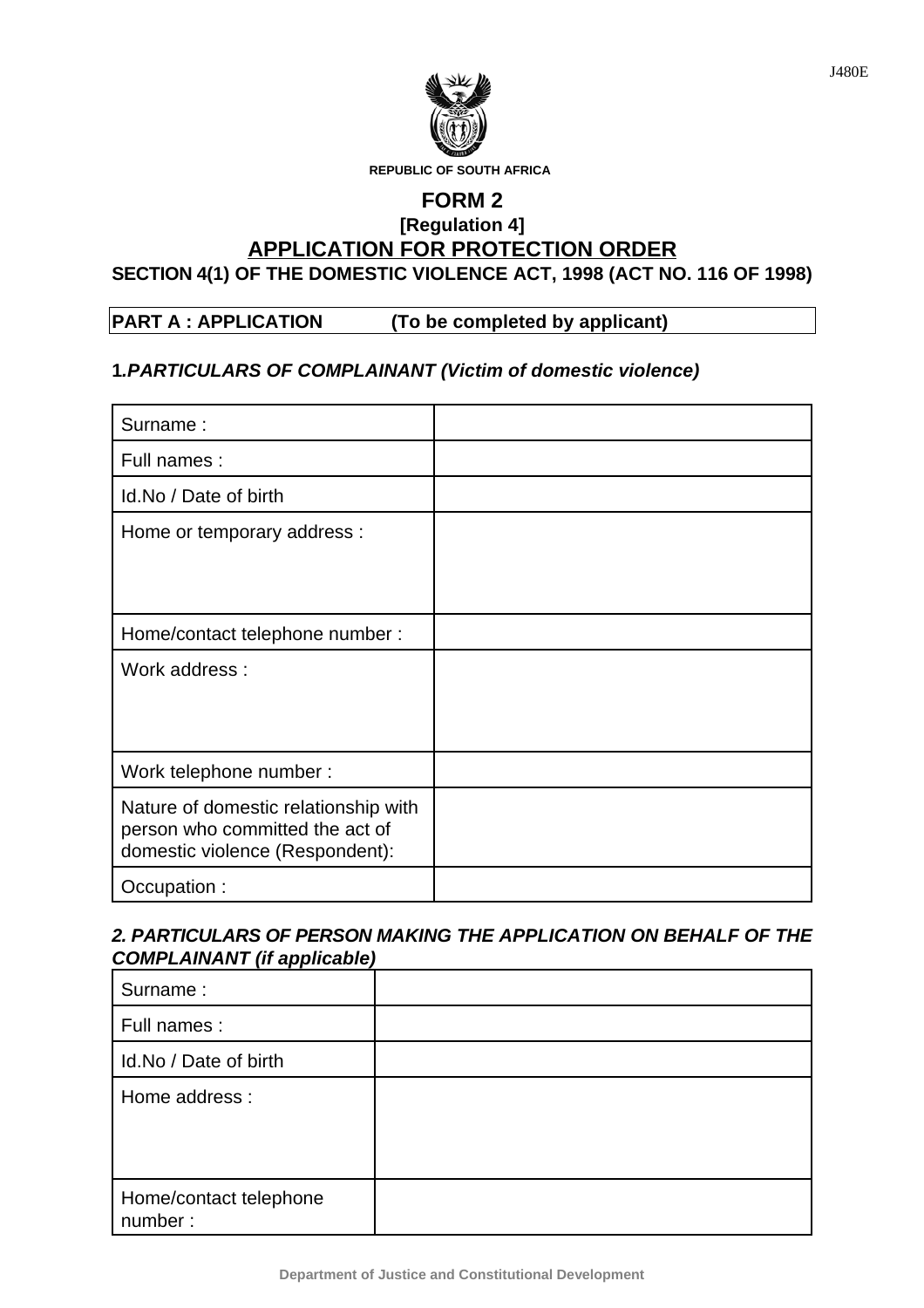11 2

#### *3. PARTICULARS OF PERSON WHO COMMITTED ACT OF DOMESTIC VIOLENCE (hereafter called the Respondent) - in so far as such particulars are available*

| Surname:              |  |
|-----------------------|--|
| Full names :          |  |
| Id.No / Date of birth |  |
| Home address :        |  |
|                       |  |
|                       |  |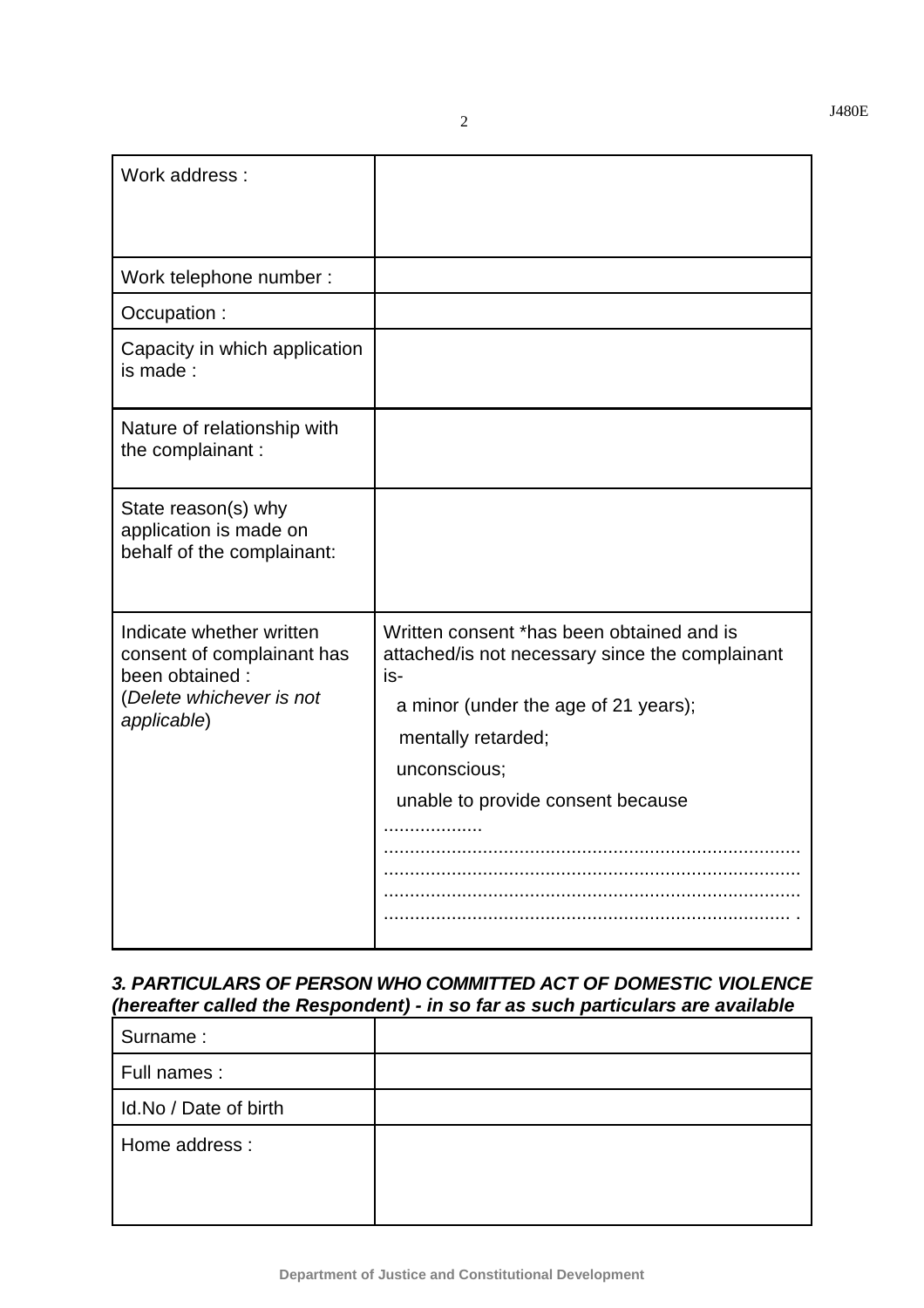| Home/contact telephone number : |  |
|---------------------------------|--|
| Work address:                   |  |
|                                 |  |
|                                 |  |
| Work telephone number :         |  |
| Occupation :                    |  |

## *4.PERSONS AFFECTED BY DOMESTIC VIOLENCE 4.1 Particulars of children and adults sharing the residence :*

| Name: | Age : | <b>Relationship to complainant</b> |
|-------|-------|------------------------------------|
|       |       |                                    |
|       |       |                                    |
|       |       |                                    |
|       |       |                                    |
|       |       |                                    |

#### *4.2 How are these persons affected ?*

## *4.3 Do any of these persons suffer disabilities? If so give details :*

*5. INFORMATION REGARDING ACTS OF DOMESTIC VIOLENCE*

**Department of Justice and Constitutional Development**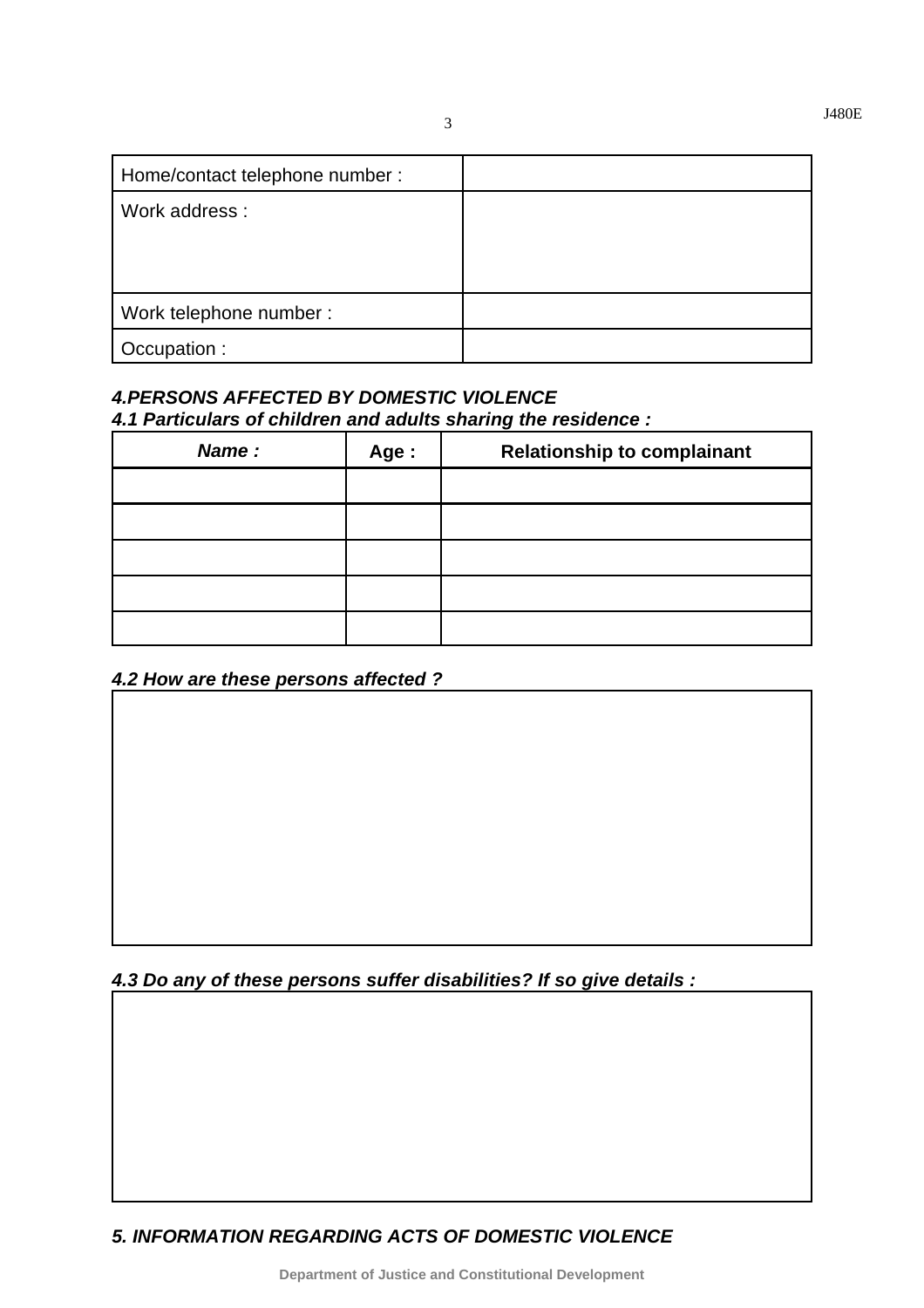*Give full details regarding all incidents of domestic violence and also indicate whether firearms or other dangerous weapons were used, what injuries have been sustained and whether medical treatment was obtained :*

# *6.INFORMATION REGARDING URGENCY OF APPLICATION*

*Submit the reasons why the Court has to consider the application as a matter of urgency and why undue hardship may be suffered if the application is not dealt with immediately*

*7.TERMS OF PROTECTION ORDER*

*It is requested that the Respondent must be ordered (Mark appropriate box and*

**Department of Justice and Constitutional Development**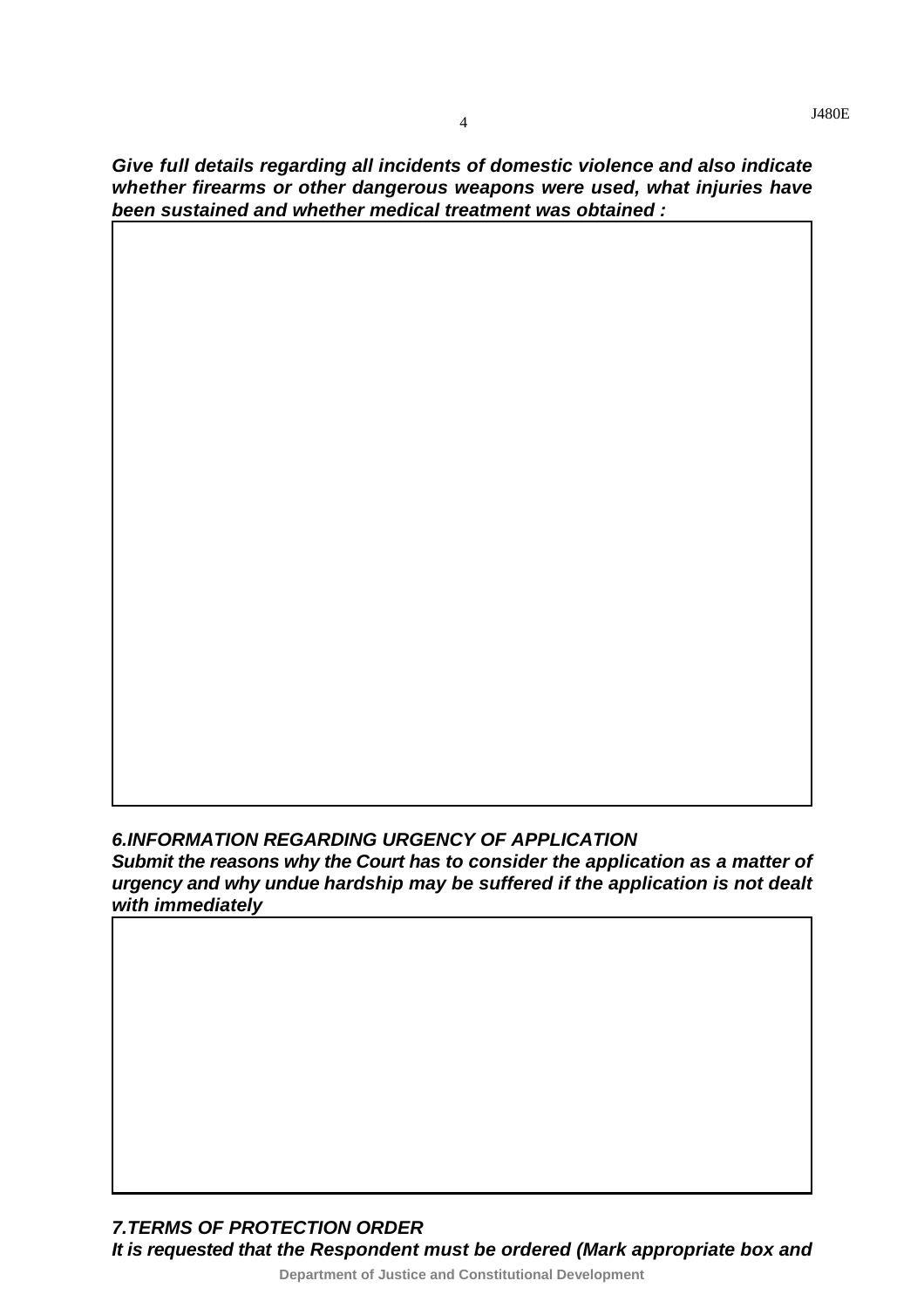#### *complete where necessary) :*

| (a) | Not to commit any act of domestic violence                                                                                                      |  |
|-----|-------------------------------------------------------------------------------------------------------------------------------------------------|--|
| (b) | Not to get the help of another person to commit any act of domestic<br>violence                                                                 |  |
| (c) |                                                                                                                                                 |  |
| (d) | Not to enter a specified part of the shared residence, namely                                                                                   |  |
| (e) | Not to enter the Complainant's residence, situated at                                                                                           |  |
| (f) | Not to enter the Complainant's place of employment, namely                                                                                      |  |
| (g) | Not to prevent the Complainant or any child who ordinarily live(s) or<br>lived in the shared residence from entering or remaining in the shared |  |
| (h) |                                                                                                                                                 |  |

#### *8.ADDITIONAL CONDITIONS*

### *It is also requested that the Court must order that (mark appropriate box and complete where necessary) :*

| (a) | A peace officer, namely,<br>is to accompany the Complainant to assist with arrangements<br>regarding the collection of the Complainant's personal property set out<br>in paragraph 9, below. |  |
|-----|----------------------------------------------------------------------------------------------------------------------------------------------------------------------------------------------|--|
| (b) | A member of the South African Police Service is to seize the following<br>arm(s) or dangerous weapon(s) in the possession of the Respondent:                                                 |  |
| (c) | The Respondent is to pay the following rent or mortgage payments:                                                                                                                            |  |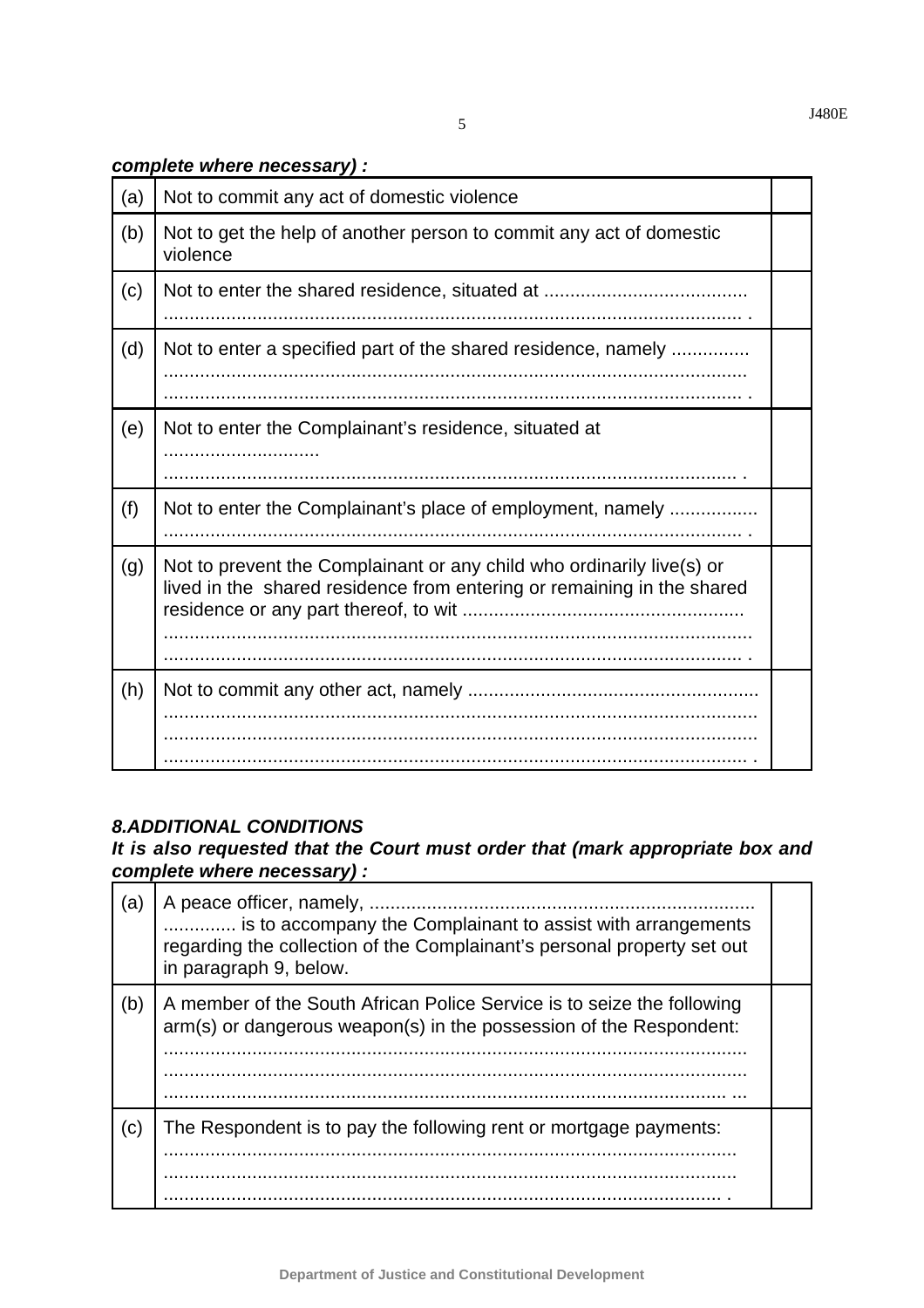| (d) | The Respondent is to pay the following emergency monetary relief:                         |  |
|-----|-------------------------------------------------------------------------------------------|--|
| (e) | The Respondent is refused any contact with the following child or                         |  |
| (f) | The Respondent is granted the following contact with the above-                           |  |
| (g) | The physical address of the Complainant's residence not be disclosed<br>to the Respondent |  |
| (i) | .                                                                                         |  |

## **9.PERSONAL PROPERTY**

| <b>Property description:</b> | <b>Grounds on which</b><br>property is considered to<br>be personal property : | <b>Address where</b><br>property is kept: |
|------------------------------|--------------------------------------------------------------------------------|-------------------------------------------|
|                              |                                                                                |                                           |
|                              |                                                                                |                                           |
|                              |                                                                                |                                           |
|                              |                                                                                |                                           |
|                              |                                                                                |                                           |

10. I am likely to report a breach of the Protection Order at the \_\_\_\_\_\_\_\_\_\_\_\_\_\_<br>Police Station.